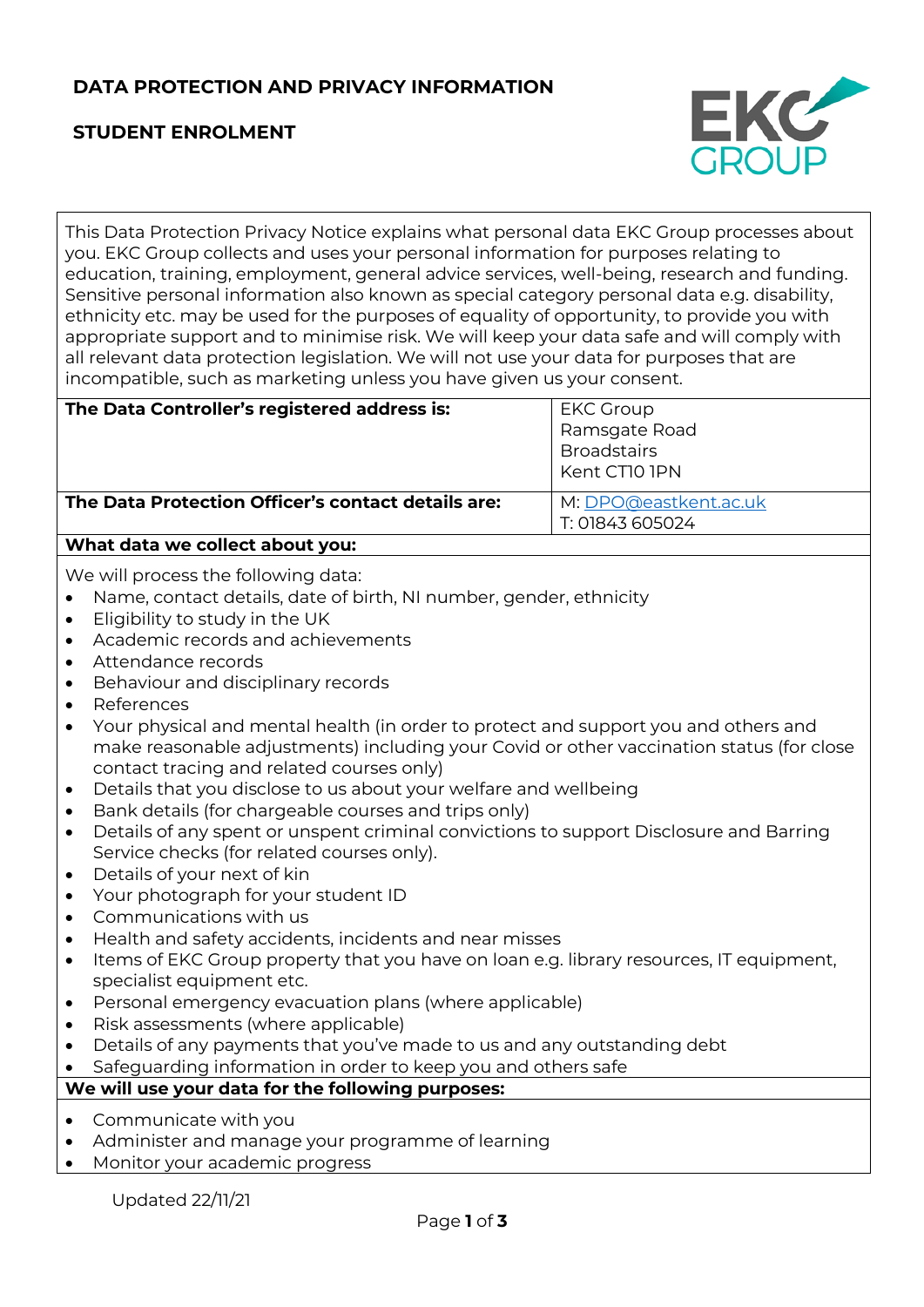## **DATA PROTECTION AND PRIVACY INFORMATION**

# **STUDENT ENROLMENT**



- Manage your work experience placement(s)
- Support your physical and mental health and wellbeing
- Manage your examinations, assessments and any access arrangements
- Ensure that you are eligible for funding (where applicable)
- Plan and manage the Group's physical resources
- Provide and obtain references including DBS checks (where applicable)
- Produce your student identity card
- Meet legal requirements for funding, equality, health and safety, data protection, safeguarding and other statutory duties
- Make reasonable adjustments to support you in cases of learning difficulty/disability and/or physical and mental health issues
- Advance equality of opportunity
- Let you know about student benefits, news and updates
- Recover outstanding debt

#### **We can legally use your data because:**

- We have a contract with you
- We must be able to demonstrate how we comply with the law
- We need to protect the vital interests of you and others

### **Who may have access to your data?**

- You
- College/Group staff
- Your parent(s), carer(s) or guardian(s) if you are under 18. (If you are 16-18 you can opt out of this if you choose to).
- Government and other organisations which fully or partially fund your course (ESFA, ESF, OfS). Please read the ESFA's privacy notice at <https://www.gov.uk/government/publications/esfa-privacy-notice>
- Other government departments e.g. DfE
- HESA (for Higher Education students)
- Agencies appointed by government to support your education, training and welfare
- Local authorities who are or may be involved in your education and support (dependent on circumstances)
- Support agencies
- Employers
- Consultants and other organisations engaged by EKC Group to deliver educational and student experience services
- Examination boards and awarding bodies
- Schools, colleges, other training providers and research bodies (where there is a data sharing agreement in place or other lawful basis for sharing data)
- Schools, Colleges, Universities, Local Authorities or employers who requesting a reference or other data related to your eligibility or suitability for a placement.
- Education software providers
- The Student's Union (you will automatically become a member of the SU when you enrol)
- Internal and external auditors